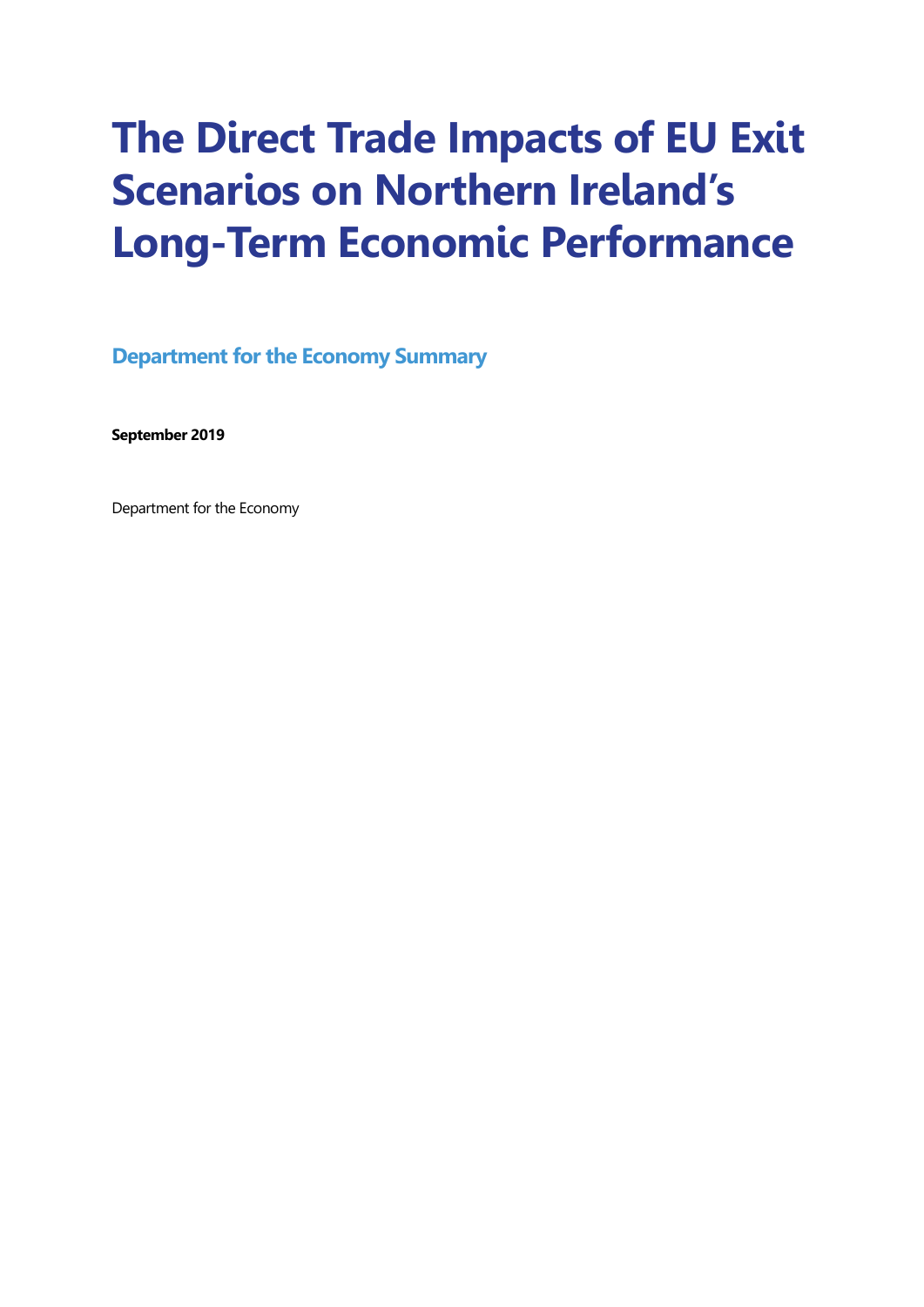## **Contents**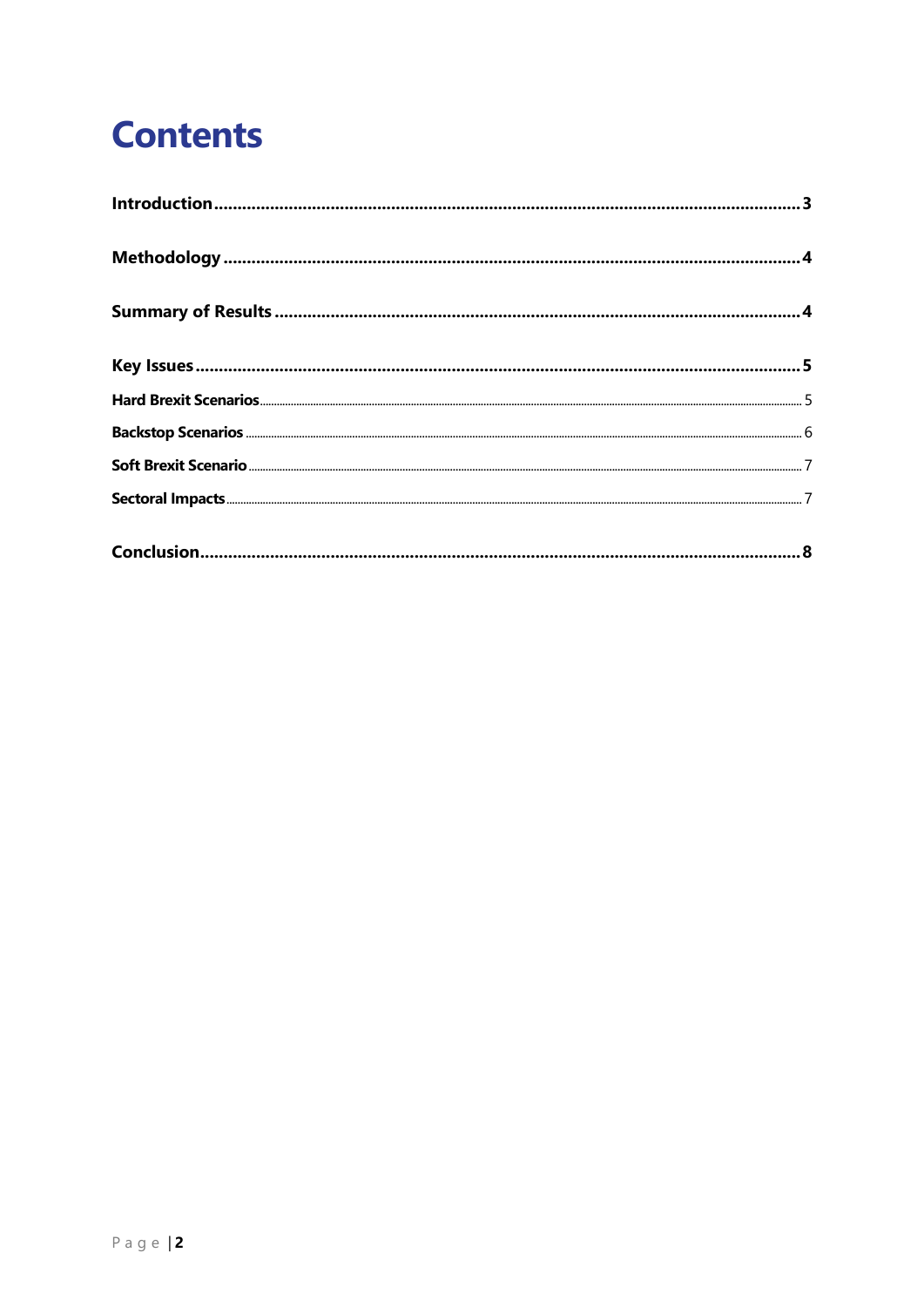## <span id="page-2-0"></span>Introduction

The Department for the Economy (DfE) engaged the Fraser of Allander Institute (FAI) at the University of Strathclyde to assess the long-term macroeconomic impacts for Northern Ireland (NI) of a range of possible EU exit scenarios using a Computable General Equilibrium (CGE) Model of the NI Economy<sup>1</sup>.

Whilst a number of studies have sought to assess the potential regional economic impact of the UK's exit from the EU, this is the first time that specific analysis has been produced using a Computable General Equilibrium Model (CGE) of the NI economy with NI specific trade data at its core. **[This study](https://www.sbs.strath.ac.uk/economics/fraser/20180827/Long-term-trade-impact.pdf) should not be considered directly comparable to other studies, such as the HMG analysis<sup>2</sup> published last year, as it focuses on direct trade impacts only and crucially, does not take account of the potentially adverse economic impacts of Brexit for the NI economy resulting from the lower economic performance of trading partners such as the rest of the UK, the EU (including Ireland) and the rest of the world. In addition the HMG modelling also factors in dynamic productivity effects from reduced trade, and studies that capture this effect<sup>3</sup> tend to record larger GDP impacts. The Department is currently** enhancing the CGE Model so that it can, in the future, better take account of impacts in relation to the rest of the UK.

It is important to emphasise that the economic analysis undertaken does not constitute a long-term economic forecast for NI and it does not address important macroeconomic issues such as exchange rates, demographic change and changes to productivity. Rather, the analysis produced is based on a very specific set of scenarios and assumptions. The work seeks to highlight the potential macro-economic consequences of various scenarios relating to the post Brexit trading arrangements for NI, as well as provide an indication of the magnitude of these impacts at a detailed sectoral level.

The full report produced by FAI covers a range of scenarios as to how the NI economy might be impacted over the long term, including Hard and Soft Brexit outcomes and different approaches to a Backstop. All of the Brexit scenarios involve a negative economic impact in the long run, with the least impactful being a "Soft Brexit" scenario where the UK as a whole remains closely aligned to the EU. However, all scenarios deliver different impacts, which are felt to various degrees by particular industries.

In the current political context of the UK's exit from the EU **the report provides valuable insight into the impact of a 'no deal'**. The imposition of tariff and non-tariff barriers through a No Deal Brexit would be highly impactful over the long term. Exports, employment and wages would all be lower than would otherwise be the case, with the impacts felt almost exclusively in the private sector. Recent analysis by the Department indicated that in key "at risk" sectors alone, some 40,000 jobs in NI were supported by exports to the EU. This analysis by FAI suggests that as a result of export and import shocks<sup>4</sup> under the No Deal scenarios examined, there could be between 15,000 and 18,500 less jobs<sup>5</sup> across the economy in the longrun. These impacts would be felt most acutely within the wholesale and retail sector (that could have 5,000 less jobs) as well as agriculture and the food & drink sectors (that could have 3,000 less jobs). Those impacts

 $\overline{a}$ 

<sup>&</sup>lt;sup>1</sup> For an overview of the NI CGE Model see [DfE Research Bulletin 19/6](https://www.economy-ni.gov.uk/sites/default/files/publications/economy/research-bulletin-19-6-expanding-analytical-toolkit-with-cge-model.pdf)

<sup>&</sup>lt;sup>2</sup> [EU Exit: Long-term economic analysis, November 2018](https://assets.publishing.service.gov.uk/government/uploads/system/uploads/attachment_data/file/760484/28_November_EU_Exit_-_Long-term_economic_analysis__1_.pdf)

<sup>&</sup>lt;sup>3</sup> For example see the comparison of studies in Table 2.3 of the OBR Discussion Paper on Brexit and the OBR's forecasts

<sup>4</sup> Including an initial shock of around 19% for EU Exports.

<sup>&</sup>lt;sup>5</sup> The 15,000 to 18,500 reduction, over the long run, relates to jobs across the economy and not just in "at risk" sectors.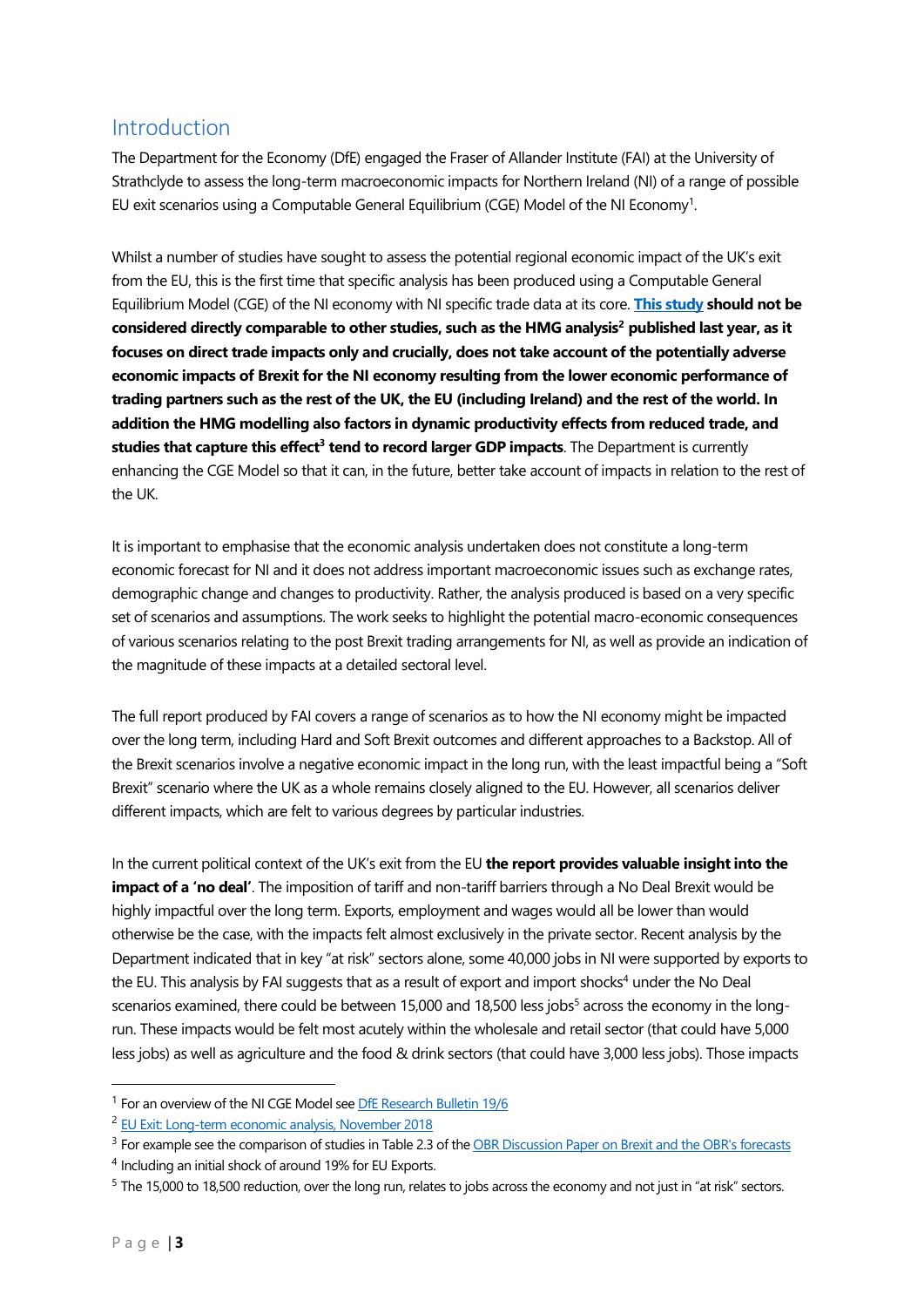would also spread beyond industry and impact on wages, incomes and households. In the long-run wages could be up to 3.7% lower in real terms, equivalent to around £1,000 per year for the typical worker.

This level of economic disruption, resulting in a loss of 3% or more of GDP, focussed almost exclusively in the private sector, is not something that could be easily mitigated. Indeed, in line with the No Deal Sensitivity Analysis undertaken by FAI, **the ultimate level of these losses are likely to be materially higher than currently modelled, due to NI's as yet unquantified indirect exposure to economic losses in the GB market** which is our largest single external market.

## <span id="page-3-0"></span>Methodology

As set out in section 2 of the FAI report, this analysis relies on a CGE model that has been constructed to take account of NI specific data. This model generates a sophisticated representation of the NI economy and facilitates a dynamic assessment of economic impacts. This means that all potential macroeconomic impacts from a policy change are incorporated so that an assessment can be made of e.g. the impact on the retail sector, resulting from a reduction in the performance of the manufacturing sector.

Using this framework, a number of scenarios have been assessed that try to replicate, as far as is possible, potential future trading arrangements for NI. Given the on-going uncertainty in relation to where the Brexit process may end up, these scenarios have been developed to encompass a wide range of possible outcomes ranging from no deal Hard Brexit scenarios, to scenarios whereby NI's future trading arrangements take place within the parameters of the Backstop. These Backstop scenarios assume that there is no workable solution to the border issue on the island of Ireland, however it is recognised that ongoing and future work streams will continue to explore this issue in more detail.

Tariff impacts on goods have been assessed using detailed product level tariff schedules and non-tariff barriers for goods have been derived by drawing upon the central estimates generated within the HMG analysis published in November 2018. Impacts of services trade have been based on the data contained within the Services Trade Restrictiveness index (STRI) that was specifically calculated for NI. All trade impacts have been applied to survey data produced by NISRA, including the Annual Business Inquiry and Broad Economy Sales and Exports Statistics survey.

## <span id="page-3-1"></span>Summary of Results

The main long term (circa15 years) results arising from the study are summarised as follows:

|                                                     | <b>GDP</b> | <b>External Sales<sup>6</sup></b> | <b>Real Wages</b> | <b>Employment</b> | Investment           |
|-----------------------------------------------------|------------|-----------------------------------|-------------------|-------------------|----------------------|
| Hard Brexit (UK Tariffs)                            | $-3.0%$    | $-9.7%$                           | $-3.6%$           | $-1.6%$           | $-3.8%$              |
| Hard Brexit (EU MFN Tariffs)                        | $-3.3%$    | $-11.7%$                          | $-3.7%$           | $-1.7%$           | $-3.7%$              |
| With 5% GB Sensitivity<br>$\overline{\phantom{a}}$  | $-4.0%$    | $-13.5%$                          | $-4.5%$           | $-2.1%$           | $-5.0%$              |
| With 10% GB Sensitivity<br>$\overline{\phantom{a}}$ | $-4.6%$    | $-15.4%$                          | $-5.2%$           | $-2.5%$           | $-5.8%$              |
| Indefinite Backstop                                 | $-1.6%$    | $-5.0%$                           | $-2.3%$           | $-1.0%$           | $-1.9%$              |
| NI Backstop, GB EEA                                 | $-1.3%$    | $-4.0%$                           | $-1.8%$           | $-0.7%$           | $-1.6%$              |
| NI Backstop, GB FTA                                 | $-2.7%$    | $-8.2%$                           | $-3.6%$           | $-1.6%$           | $-3.4%$              |
| <b>Soft Brexit</b>                                  | $-1.1%$    | $-3.4%$                           | $-1.5%$           | $-0.6%$           | $-1.3%$              |
| Table1                                              |            |                                   |                   |                   | Source: FAI Analysis |

 $\overline{a}$ 

<sup>6</sup> External Sales include both Exports and Sales to GB.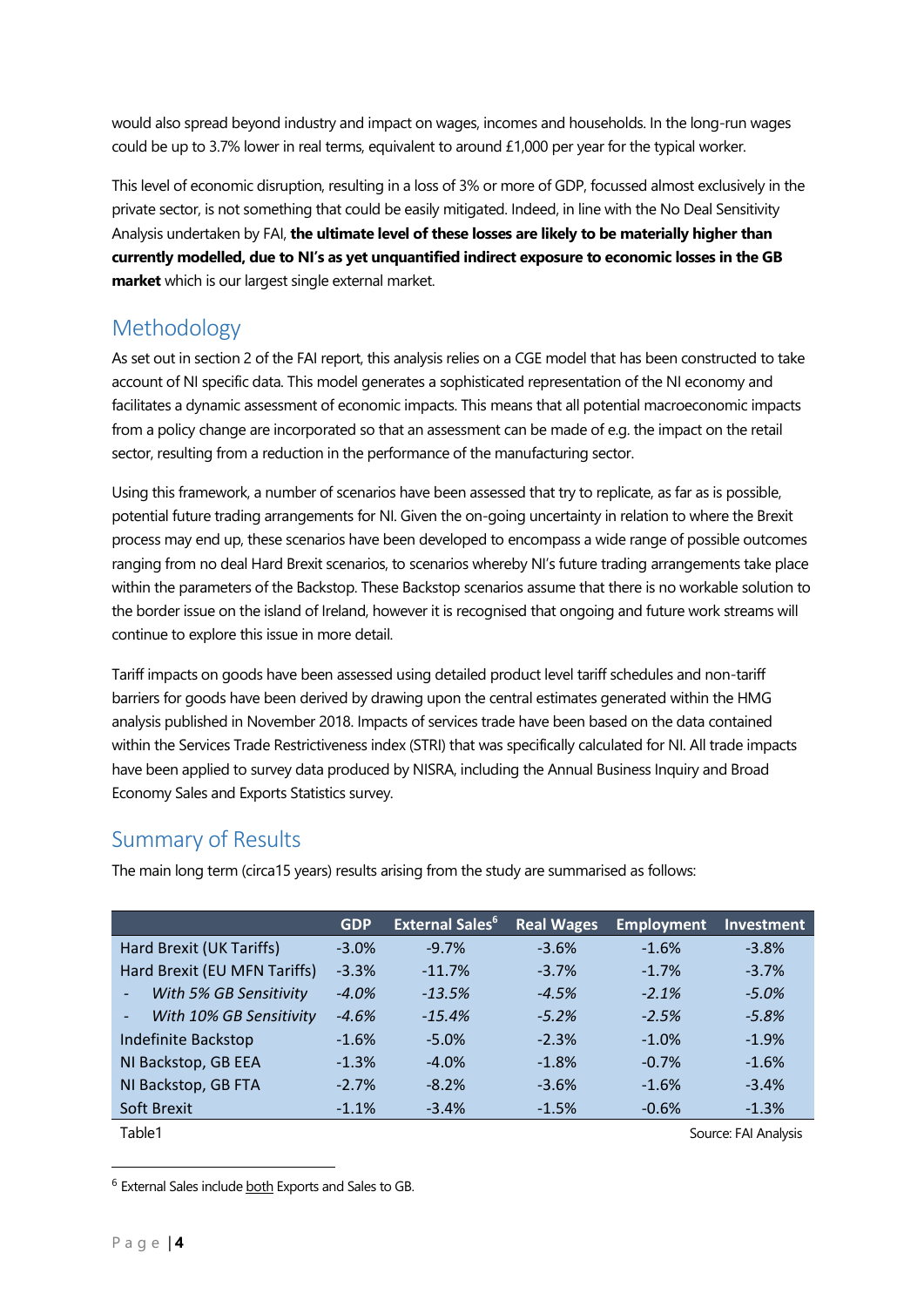As is evident from table 1, all the potential future trading relationships demonstrate a significant negative economic impact, including those where NI's trading future is determined within the context of a "Backstop" as envisaged within the published Withdrawal Agreement<sup>7</sup>.

This is perhaps unsurprising as all scenarios assume the introduction of trade frictions in the form of either tariffs or Non-tariff barriers (NTBs) between NI and its main trading partners i.e. between NI/ROI, NI/EU and NI/GB. Furthermore it is important to highlight that as well as goods trade, all scenarios, including backstop scenarios, include adverse trading conditions for services trade.

### <span id="page-4-0"></span>Key Issues

#### <span id="page-4-1"></span>Hard Brexit Scenarios

Often termed the "WTO Option", the most significant scenario for NI's long term economic performance is where the UK undertakes international trade in goods (including with the EU) using tariffs derived from the EU's published Most Favoured Nation Tariff schedule. This results in a significant reduction in exports due to the fact that NI's goods will now be more expensive for European buyers resulting in less goods being purchased from NI.

This reduction in competitiveness, arising from tariffs and NTBs, acts to reduce the overall level of aggregate demand within the economy to the extent that long term GDP is assumed to be 3.3% lower than would otherwise be the case. The analysis suggests that, based on current prices, GDP per household could be around £1,900 lower than the baseline position. However, under the Hard Brexit sensitivity that adds a further 10%<sup>8</sup> reduction in demand for NI goods from GB (impact on long-term NI GDP is -4.6%), due to the lower post Brexit performance of the UK economy, the reduction in GDP per household could be much greater, i.e. nearly £2,800 lower than the baseline.

The analysis also demonstrates that wages could be up to 3.7% lower in real terms over the long term, than they otherwise would be. Using the most recently available median weekly wage data from NISRA, suggests that this could equate to approximately £1,000 per year for the average full time employee. Again, this is due to the overall reduction in demand for NI's goods and services, resulting in a reduced demand for labour by businesses and thereby lowering wages. However, whilst this analysis represents an adverse outcome for workers, it highlights one of the ways through which the economy would try to rebalance and regain competitiveness over the longer term i.e. by becoming more price competitive in terms of labour/wages.

The FAI analysis also highlights that the adverse economic consequences of a hard Brexit would be less severe if trade was to take place using the UK Governments published Temporary Tariff Schedule<sup>9</sup>. In either No Deal scenario NI exports to the EU would face the full effect of EU tariff and Non-Tariff barriers, but under the UK Temporary Tariff Schedule NI imports (from anywhere in the world) would generally face much lower tariffs compared to the EU Common External Tariff. Whilst there would undoubtedly be winners and losers trading under this regime, this less severe impact for the economy overall is likely due to the elimination of

-

<sup>7</sup> <https://www.gov.uk/government/publications/withdrawal-agreement-and-political-declaration>

<sup>&</sup>lt;sup>8</sup> The 10% assumption is arbitrary and has been used as a sensitivity to demonstrate the significance of potential indirect spill-over effects from NI's largest trading partner.

<sup>&</sup>lt;sup>9</sup> For modelling purposes this scenario assumes the announced UK Tariff Schedule continues on a permanent basis.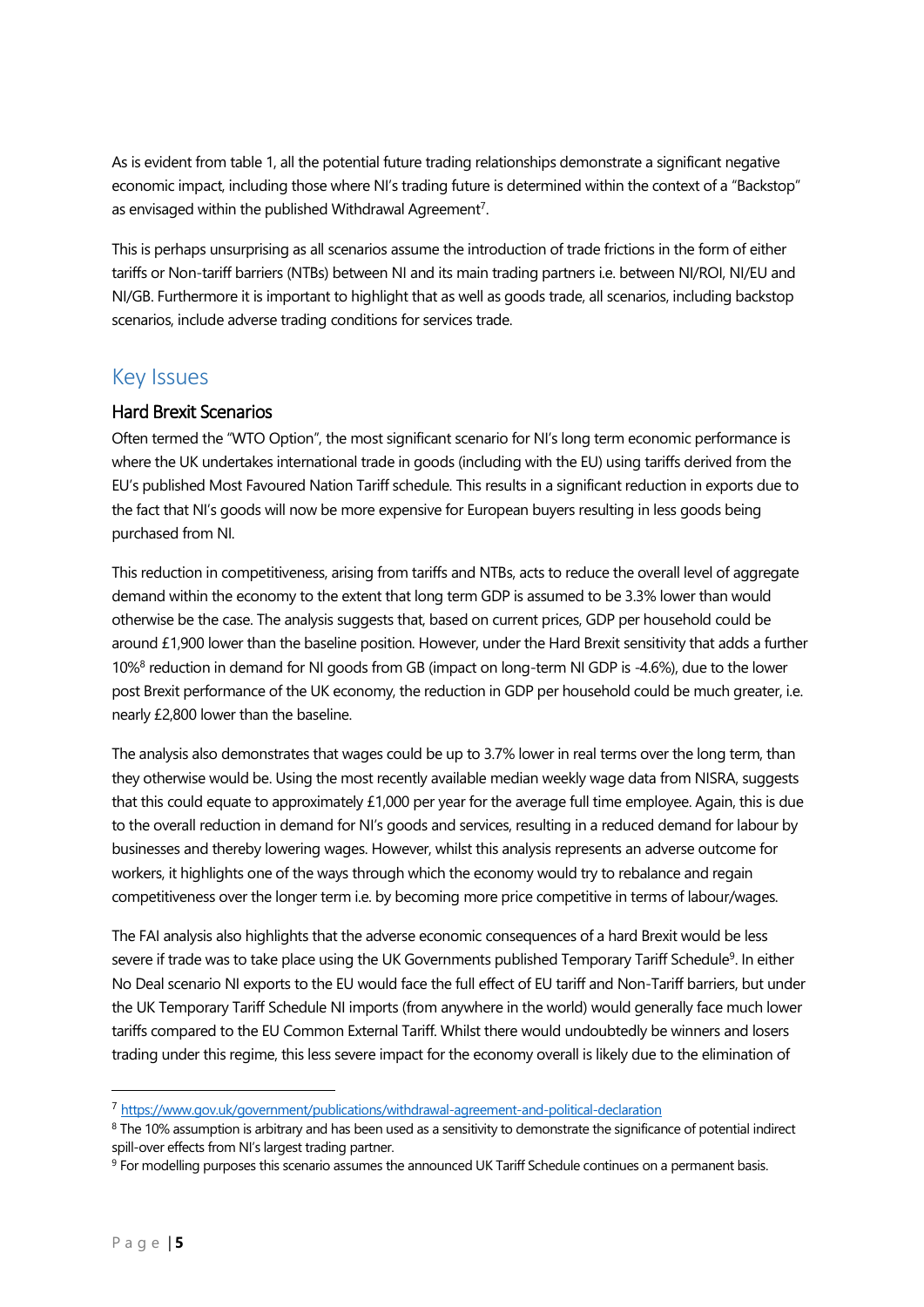import tariffs for most products, resulting in a potential benefit for consumers, as goods can now be imported more cheaply from the rest of the world<sup>10</sup>.

The analysis produced by FAI also facilitates an estimate to be made of the potential employment impacts under each scenario. The two hard Brexit scenarios outlined above would equate to between 15,000 and 18,500 less jobs than in the absence of Brexit. A large proportion of job losses would be in the wholesale and retail sector, which represents NI's largest employment sector. However, there would also be significantly less jobs within the agriculture as well food and drink sectors which could each have 3,000 fewer jobs.

All of the above indicators point towards a material economic impact if NI's future trading relationship takes place under the conditions described within the Hard Brexit scenarios. Indeed, the economic indicators produced by FAI point towards a significant impact, especially for NI's private sector, both in terms of its goods and services providers. This level of economic disruption is not something that could be easily mitigated and, as suggested within the HMG November 2018 report, it is unlikely that potential future regulatory flexibility from leaving the EU or increased trade from new trade deals would be significant enough to replace this lost level of output. Nor does it seem likely that the fiscal side of the economy could plausibly mitigate the GDP impact of such a fall in private sector export markets (which would be akin to the GDP effect of around £2bn general public spending in NI). As well as being a direct reversal of previous goals around rebalancing the economy, any general expansion of the public sector could never realistically replicate the lost private sector export activity.

#### <span id="page-5-0"></span>Backstop Scenarios

The backstop scenarios that have been modelled are an attempt to simulate the potential frictions or nontariff barriers that could arise from checks, e.g. customs & regulatory checks, on goods crossing the Irish Sea from GB to NI. These frictions also attempt to reflect the fact that over the long term, there could be increasing regulatory divergence between NI and GB meaning that some products sold in GB may not be available for purchase within NI due to differences in product standards.

Given these potential frictions applying to "imports" of goods to NI from GB, it is perhaps unsurprising that this results in a fairly significant adverse economic consequence, especially given that GB represents NI's largest trading partner accounting for 30% of all "imported" goods, compared to 16% for all other countries (including ROI) combined<sup>11</sup>. This analysis also highlights the fact that within the context of a backstop, the NI economy will be less impacted, the closer the UK maintains future alignment to the EU.

However, it should be noted that part of the adverse economic consequence of operating within the backstop (albeit relatively minor), reflects the fact that the backstop only protects goods trade with the EU and that external services trade is still affected by the UK's withdrawal from the EU under all backstop scenarios. Therefore services trade, including that undertaken on a cross border basis, is not covered within the terms of the backstop and will be affected by the overall future trading relationship of the UK and EU. Furthermore, although the economic impact from future changes to migration policy and the potential to end free movement of people within the EU has not been modelled within the FAI analysis, it is likely that this

-

<sup>&</sup>lt;sup>10</sup> Settings aside trade under new UK FTAs, under the announced UK tariff regime, imports from the Rest of the World would now typically face zero or lower tariffs while, for imports from the EU, a (relatively small) subset of products would now face new tariffs.

<sup>11</sup> <https://www.nisra.gov.uk/publications/current-publication-broad-economy-sales-exports-statistics>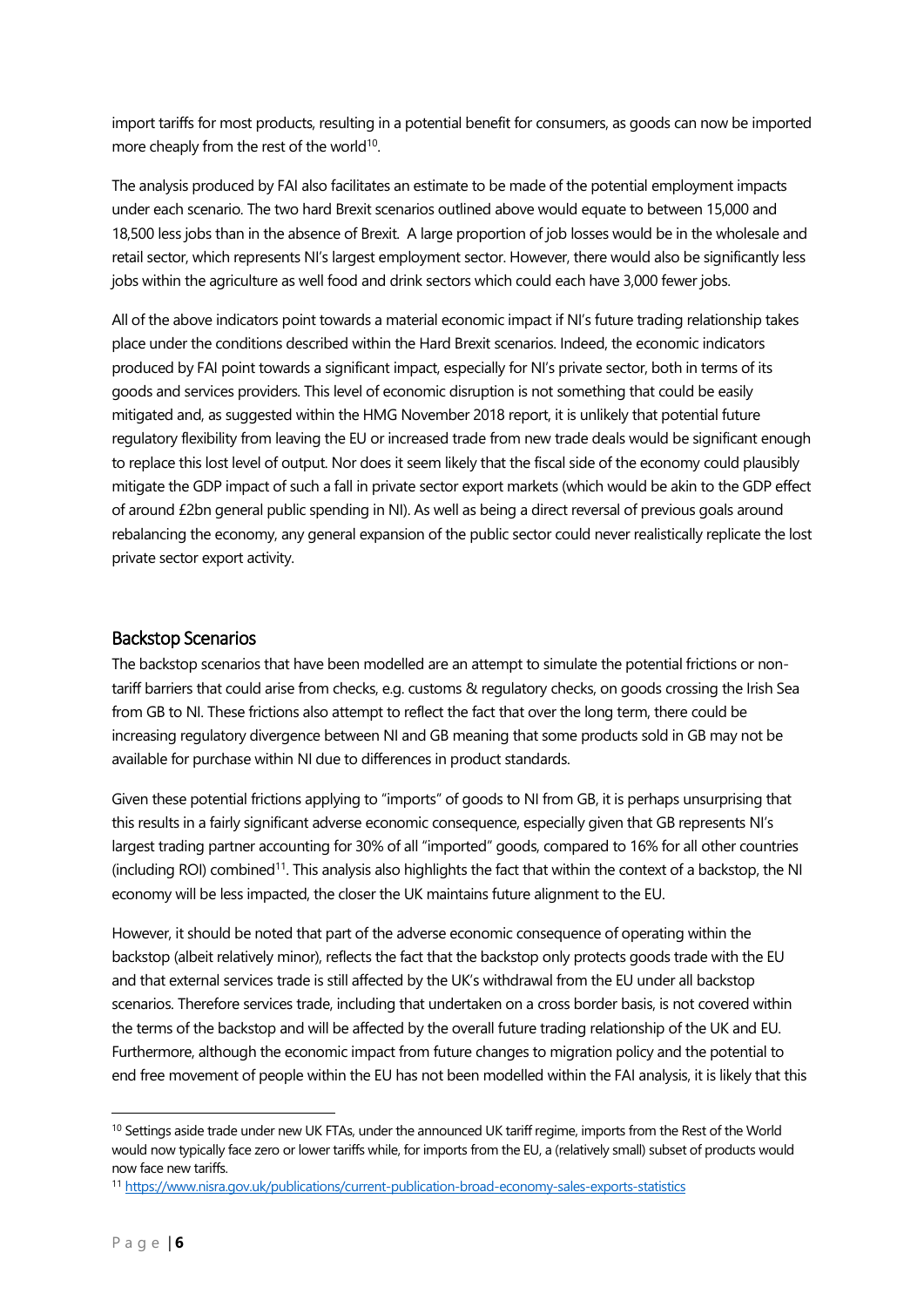will have a material impact on the NI economy in terms of labour supply, and will not be mitigated by provisions within the backstop.

The overall outcome is driven by the presumption that the level of friction faced by GB to NI trade increases the further GB and the EU diverge. As a result the operational practicalities of any backstop and the outworking of commitments around "unfettered" access to the GB market would greatly influence the ultimate economic outcome for NI. Aside from political action to negotiate down the practical impact of any frictions, there would be limited scope for mitigations for NI operating within the backstop either in terms of regulatory flexibility or potential future free trade agreements as NI would be constrained by the EU's customs code and single market rules. For illustration, in the modelled scenario where GB and the EU diverged most (with only an FTA between GB and the EU) the extent of the output loss, compared to the status quo, would be akin to the GDP effect of around £1.5bn general public spending in NI.

However it is possible that benefits, such as potential increased FDI attractiveness for manufacturing in  $N1^{2}$ , could arise from the Backstop in terms of the ability to sell goods tariff free into both the EU & GB markets. However, more research would need to be carried out to gauge the macroeconomic significance of this and how any potential benefit could be realised, especially in the context of the UK entering into a trade agreement with the EU and potentially operating a highly liberalised tariff regime that would reduce the barriers to firms from any country wishing to sell into the UK market.

#### <span id="page-6-0"></span>Soft Brexit Scenario

This scenario assumes that the entire UK retains a close trading relationship with the EU through membership of the European Economic Area. Most UK research studies looking at Brexit will tend to include a scenario along these lines – often terming it the Norway or the EEA option.

With all of the UK outside the customs union there would be still be an economic impact to NI/EU trade due to customs related frictions, while GB-NI trade is assumed to be frictionless. In addition, unlike all the other scenarios studied, the impact for services trade with the EU is greatly reduced (although still marginally impacted) since full Single Market access is largely retained through EEA membership.

As UK alignment to the EU is closest under a soft Brexit scenario, the impacts on the NI economy, as expected, are less severe than the other scenarios modelled. This would be in line with most UK wide studies which tend to find a "Norway" style outcome as one of the least impactful Brexit scenarios. The results point to an impact on NI GDP of 1.1%. Under this scenario external sales would be around 3.4% lower than the baseline, with employment and real wages 0.6% and 1.5% lower respectively.

#### <span id="page-6-1"></span>Sectoral Impacts

Part of the benefit of developing a CGE model of the Northern Ireland economy is the level of detail that can be produced in terms of sectoral economic impacts.

-

<sup>&</sup>lt;sup>12</sup> [The Impact of the UK's EU Exit on the Attractiveness of Northern Ireland to FDI and Associa](https://www.economy-ni.gov.uk/sites/default/files/publications/economy/Impact-of-UK-EU-Exit-on-the-Attractiveness-of-Northern-Ireland-to-FDI-and-Associated-Job-Creation-Effects.pdf)ted Job Creation Effects, March 2019.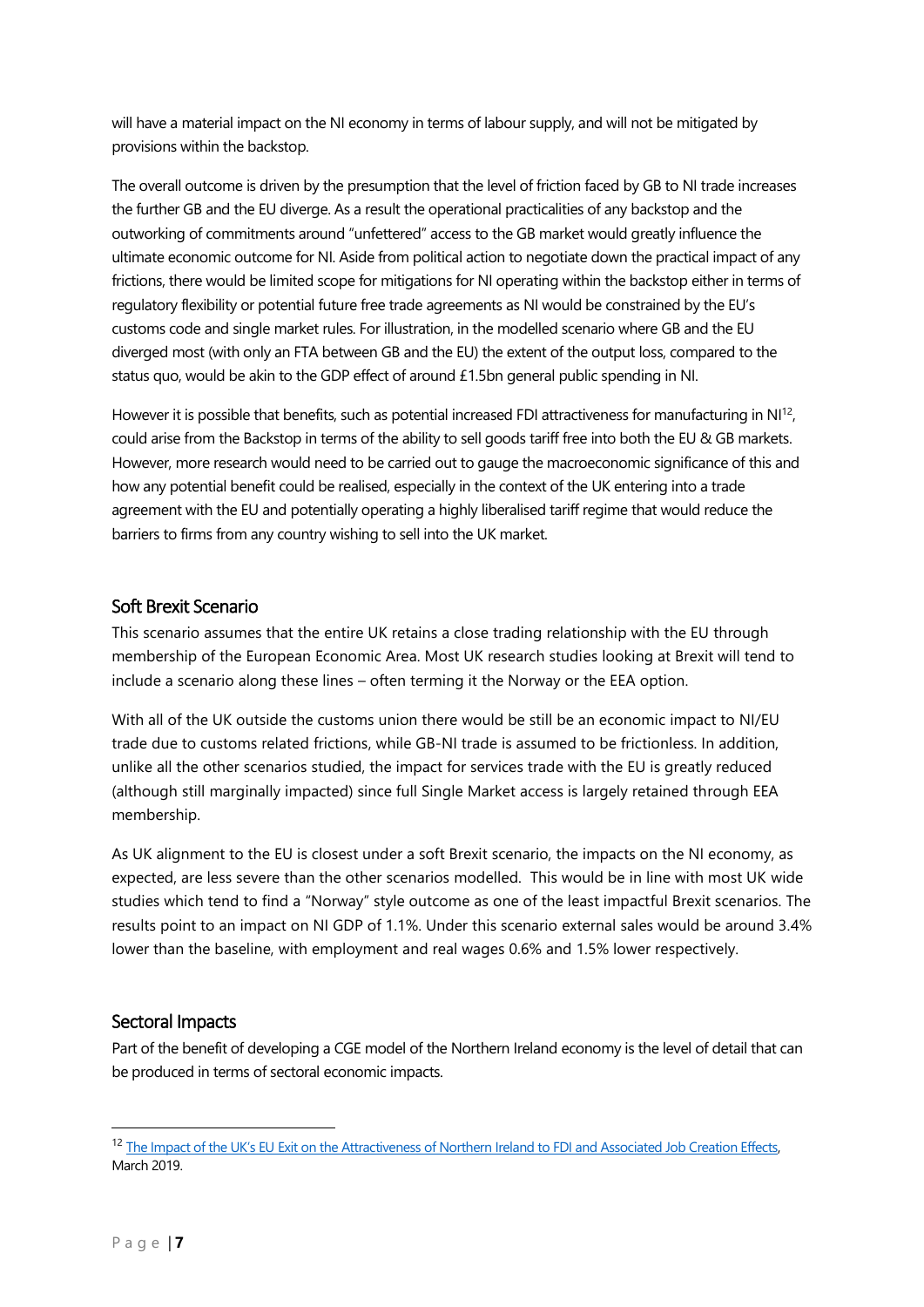The analysis produced by FAI demonstrates that both the Agriculture and Food & Drink sectors will potentially be the most affected by our future trading relationship with the EU. This is due to the fact that these sectors represent a significant proportion of cross border trade (32% of exports to ROI<sup>13</sup>) and will be disproportionately impacted by EU tariffs that tend to be significantly higher for animal and food related products. However, although the impacts for these two sectors represent the most affected in percentage terms, in absolute terms, under the hard Brexit scenario, the wholesale and retail sector is the most affected as it is NI's largest economic sector in terms of total GVA.

The hard Brexit scenarios generate a slight increase in GVA associated with the public sector. This is due to the assumption that NI would benefit from increased government spending<sup>14</sup> resulting from additional tariff revenue that would be raised from trade with the EU. This increases the long-term economic output of this sector by around 1.5% and would represent additional employment in the public sector of around 3,000 employees.

The hard Brexit scenarios also suggests a small long-term benefit to the food and accommodation services sector. There may be a variety of reasons why the model has produced this result, however it is likely due to the fact that cheaper domestic produce as well as lower wages, which both represent key inputs for this sector, may act to produce an overall benefit over the longer term.

The analysis produced by FAI also allows for a comparison to be made between the economic performances of individual sectors within a hard Brexit or backstop scenario. The FAI analysis suggests that whilst some sectors are materially better off trading under the terms of the backstop, especially agriculture and food and drink, some sectors are likely to be worse off notably Chemicals/Pharma, Electrical Manufacturing and Mechanical and Other Manufacturing. This is due in part to the fact that these sectors source a large proportion of their intermediate inputs from the rest of the UK and would therefore be disproportionately impacted by any trade frictions that would arise crossing the Irish Sea. This differential outcome for certain sectors is linked to the presumption that the level of friction faced by GB to NI trade increases the further GB and the EU diverge, and so this again demonstrates that the operational practicalities of any backstop, and the outworking of commitments around "unfettered" access to the GB market, do matter for the NI economy.

## <span id="page-7-0"></span>Conclusion

This is the first study to use a CGE model developed specifically to represent the Northern Ireland economy and that has NI specific trade data at its core. The Department for the Economy welcomes the contribution made by the Fraser of Allander Institute to develop this capability and the contribution that the report will make to the ongoing policy implications of the UK's withdrawal from the European Union. Whilst it is recognised that this analysis should not be seen as a forecast of the potential implications of Brexit on the NI economy, the report produced by FAI highlights the economic challenges that Brexit will usher in, not least for important sectors within NI such as Agriculture and Food and Drink.

The analysis has demonstrated that there will be material and significant economic consequences arising from the decisions that will ultimately be made around the terms of the UK's withdrawal from the EU, and that there are likely to be long lasting effects for the economy and businesses locally. All of the Brexit scenarios involve a negative economic impact in the long run, with the least impactful being a "Soft Brexit"

 $\overline{a}$ 

<sup>13</sup> <https://www.nisra.gov.uk/sites/nisra.gov.uk/files/publications/Overview-of-NI-trade.pdf>

 $14$  The analysis also assumes that baseline spending is held constant and the additional revenue would be spent in line with current baseline proportions.